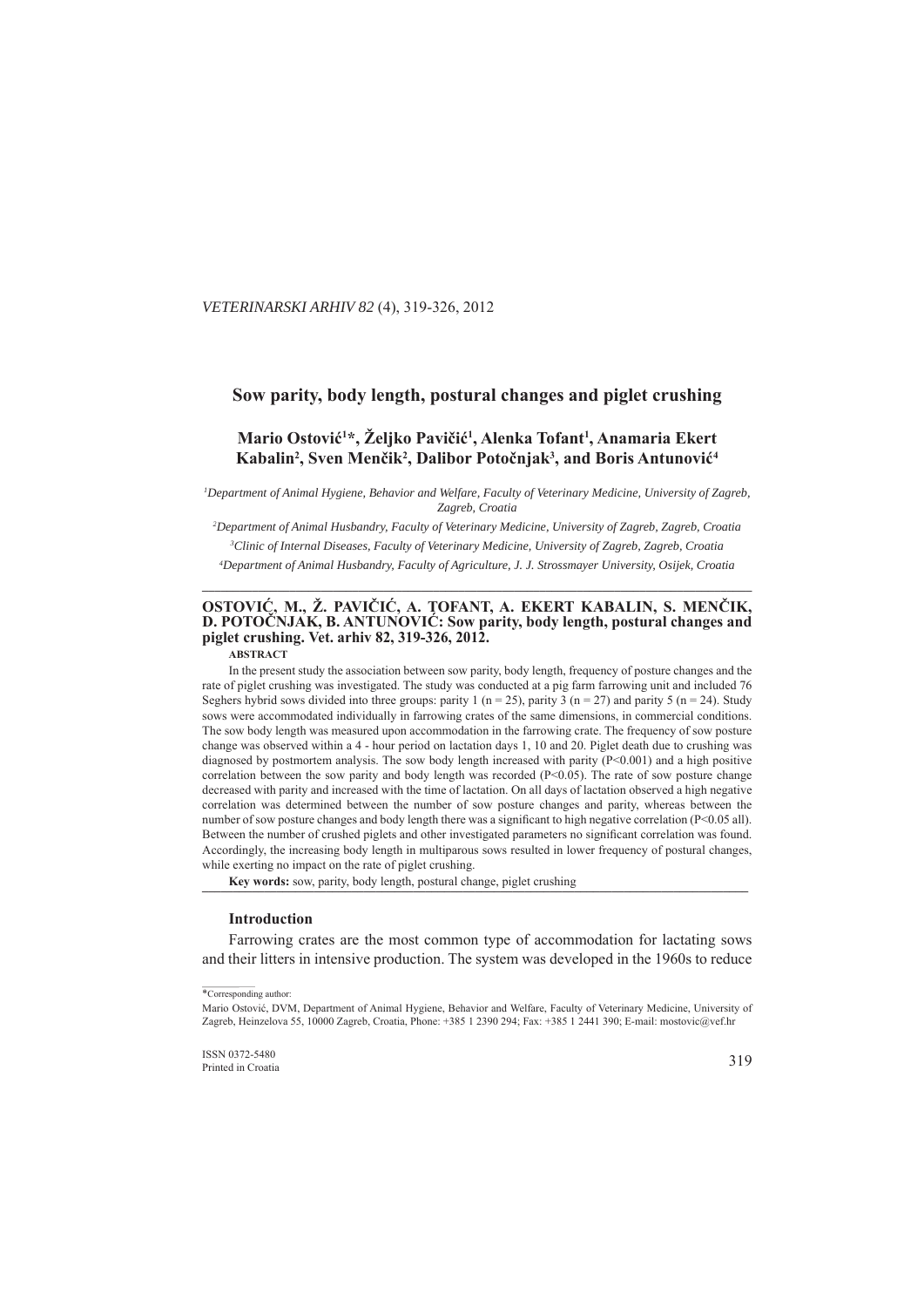the high rate of piglet mortality, to rationalize room utilization, and to reduce the need for care and the cost of pig breeding (PUPPE et al., 2008). However, in spite of using farrowing crates, the rate of piglet mortality due to crushing by the sow has continued to contribute significantly to the overall piglet mortality (WEARY et al., 1996; WEARY et al., 1998; JARVIS et al., 2005) as a major economic and animal welfare problem (WISCHNER et al., 2009; OSTOVIĆ et al., 2010). KUNZ and ERNST (1987) report that piglet crushing accounts for 47.4% of all causes of deaths in live born piglets, and KRSNIK et al. (1996) that piglet crushing accounts for 37.8% of all piglet losses during the suckling period.

Piglet crushing is caused by sow posture changing, mostly by the crated sow lying down (DAMM et al., 2005). Yet, what appears to be critical is the amount of control that the sow exerts over the final stage of lying down, when the hindquarters make contact with the floor (JOHNSON and MARCHANT-FORDE, 2009).

Although piglet crushing should be prevented by accommodation in a farrowing crate through restricting sow movement, the lack of room in crates can have an unfavorable effect on sow posture changes, causing sudden hindquarter drop and piglet crushing (LOU and HURNIK, 1994; MILLS et al., 2010). Farrowing crate dimensions are generally based on the sow's static spatial requirements, including room for physical body accommodation, whereas dynamic spatial needs, including adequate room for body posture changes without obstruction by the crate, are mostly disregarded (CURTIS et al., 1989; LOU and HURNIK, 1994). Alongside this drawback, the increase in sow body size with increasing parity (McGLONE et al., 2004; O'CONNELL et al., 2007) poses an additional problem, since sows are eliminated from production after their  $4<sup>th</sup>$  and  $5<sup>th</sup>$  parity on average in intensive pig breeding (AKOS and BILKEI, 2004).

In the present study the correlation between sow parity, body length, the number of body posture changes and the number of crushed piglets was observed.

#### **Materials and methods**

The study was carried out at a pig farm farrowing unit in autumn during an average 27 - day production cycle and included 76 Seghers hybrid sows divided into three groups: parity 1 (n = 25), parity 3 (n = 27) and parity 5 (n = 24). The mean  $(\pm SD)$  number of piglets born alive *per* sow was  $10.45 \pm 1.23$ . Each sow was accommodated with the litter in commercial conditions, in a farrowing crate of the same dimensions, with a partially slatted concrete floor. The length of the crate was  $1.80 \text{ m}$ , the width of the parallel bars for the sow 0.56 m, and the width of the crate accessible by the piglets 0.35 m and 0.75 m, with a heater. The microclimate conditions in the farrowing unit were appropriate for this phase of production.

The length of sow body from the atlanto-occipital connection to the base of the tail (SOFTIĆ et al., 2004) was determined by use of a measuring tape upon their accommodation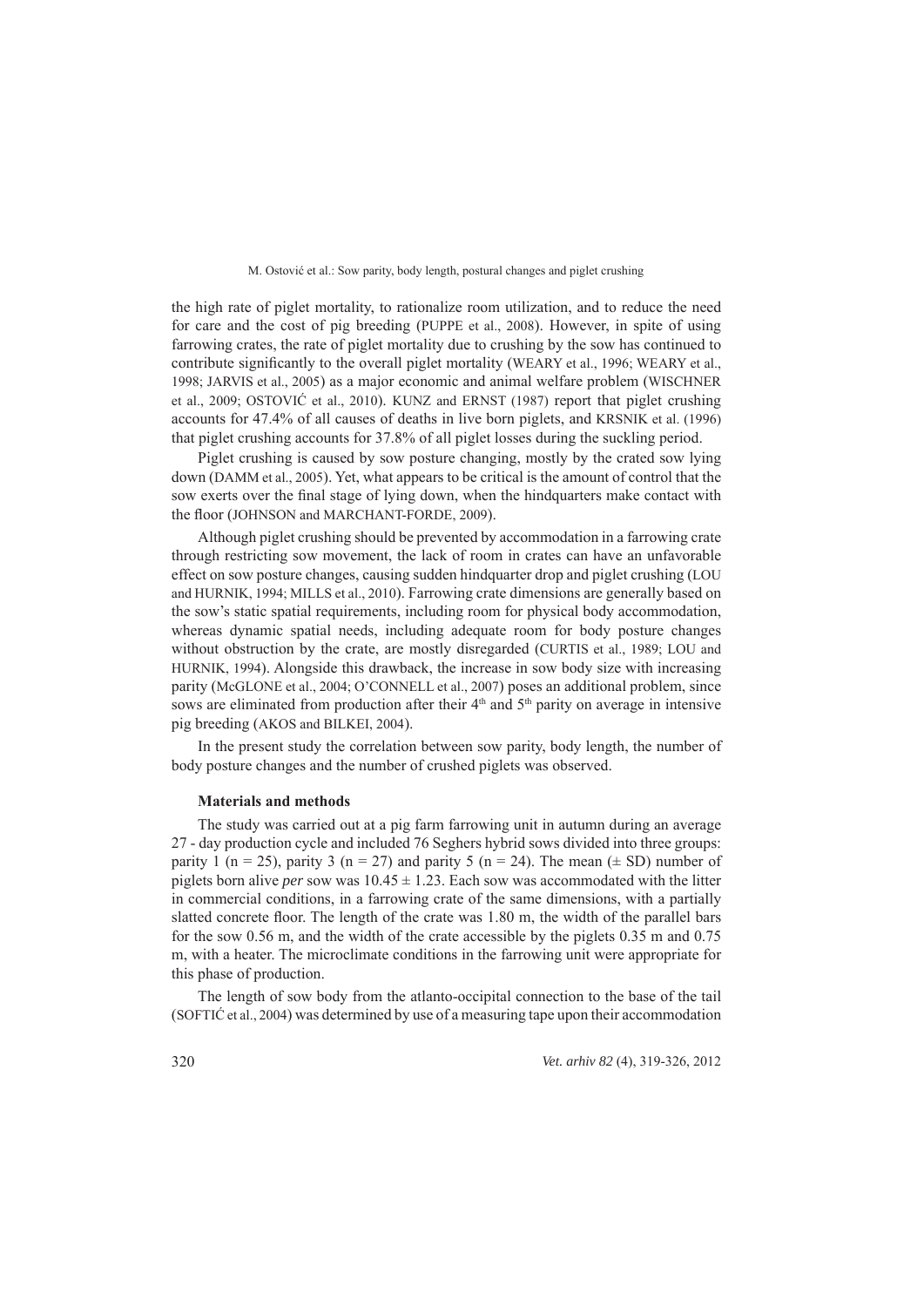in the farrowing crates. The frequency of sow posture changes was recorded on days 1, 10 and 20 of lactation. Ten sows were randomly chosen from each group and their postural behavior was recorded by digital video cameras (Toshiba Camileo P30 digital camcorders) for 4 hours (from 9.00 a.m. to 1.00 p.m.). Study sows were free from visible bodily lesions that could influence the frequency of their posture changes. Postural changes (lying on the left and right side, prone, sitting and standing positions), as described by GÖTZ (1991), were recorded by analysis of camera images. Piglet death due to crushing was diagnosed on the basis of bodily injuries and visible contusions with characteristic pathomorphological lesions (subcutaneous hematomas and hemorrhage in body cavities). In addition, some carcasses were flattened, with the tongue protruding from the mouth.

Statistical analysis was performed by use of Statistica v. 9 software (StatSoft Inc.). Basic data processing was performed by use of descriptive statistical methods and normality of data distribution was verified by the Kolmogorov-Smirnov test. The significance of differences in the study parameters among the three groups of sows was determined by analysis of variance. One-way ANOVA with the Tukey unequal n HSD test for post-hoc analysis was employed for parameters with normal distribution (sow body length and postural changes), while Kruskal-Wallis ANOVA was used to analyze the number of crushed piglets. The frequency of posture changes within a particular groups of sows on days 1, 10 and 20 of lactation was analyzed by the Repeated Measures ANOVA. Correlation between parameters was determined by linear correlation for the parameters with normal distribution, while Spearman Rank Order correlation was employed for the number of crushed piglets.

## **Results**

The results of sow body length, the number of postural changes and the number of crushed piglets in parity 1, parity 3 and parity 5 sows, and the correlations of study parameters are shown in Tables 1, 2 and 3.

As shown in Table 1, an increase in body length was recorded in all groups of sows (P<0.001), along with a high positive correlation between sow parity and body length (P<0.05) (Table 3).

The number of postural changes on days 1, 10 and 20 of lactation decreased with the increasing sow parity in all groups, yielding a significant difference  $(P<0.05)$ , with the exception of parity 3 and parity 5 sows on lactation day 10 (Table 2). A high negative correlation was found between sow parity and the number of postural changes on all days of lactation observed (P<0.05) (Table 3). As shown in Table 2, the frequency of postural changes increased with the length of lactation. The number of postural changes differed significantly between days 1 and 20 of lactation in parity 1 and parity 5 groups, whereas the parity 3 group had a greater number of postural changes on day 20 as compared with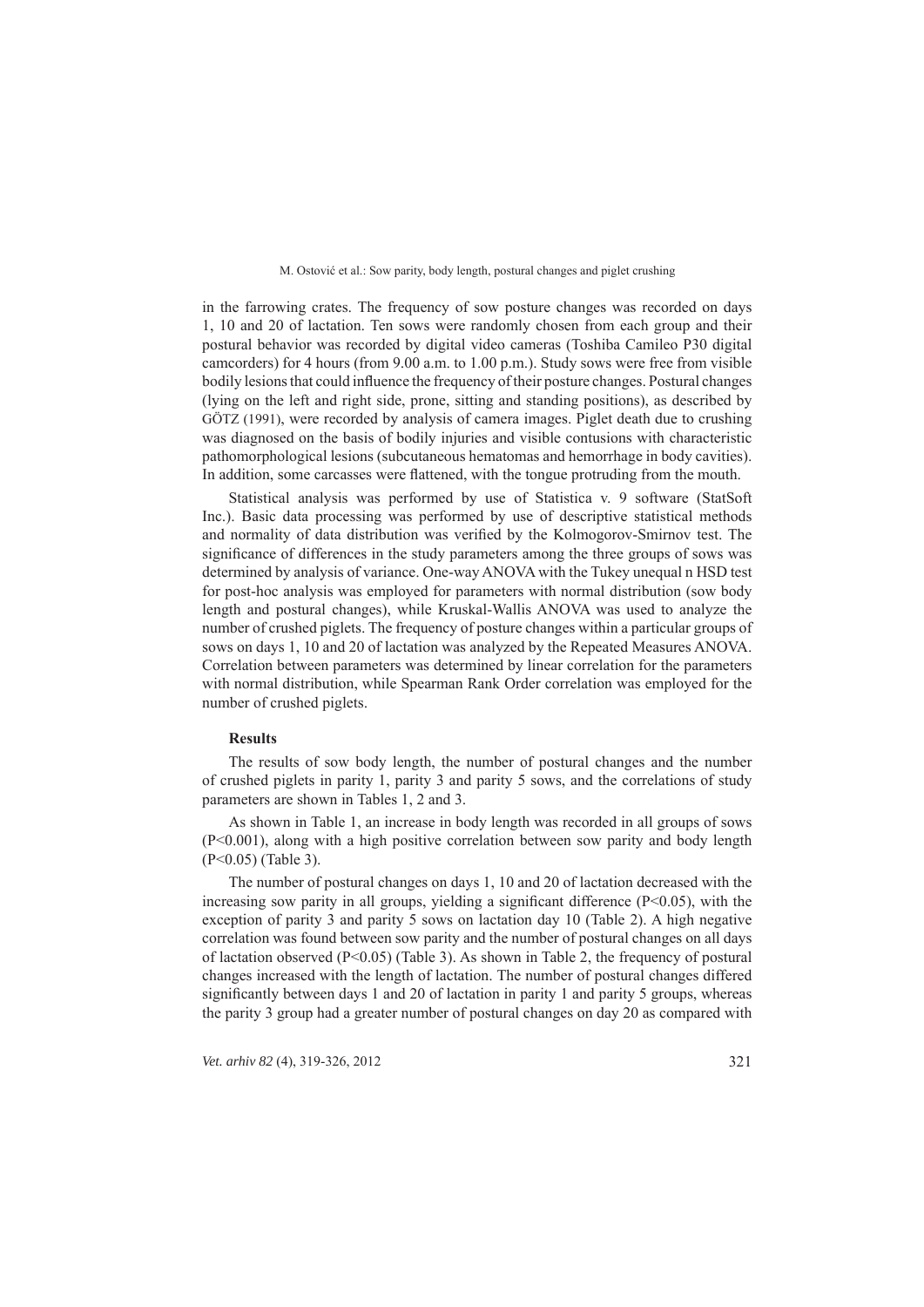lactation days 1 and 10 ( $P \le 0.05$  all). Between all days of lactation observed a significant positive correlation was found in relation to the rate of sow postural changes  $(P<0.05)$ (Table 3). Also, on all three days of lactation observed a significant to high negative correlation was recorded between the number of sow posture changes and body length (P<0.05) (Table 3).

|                | Sow body length (cm) | Crushed piglets (n) |
|----------------|----------------------|---------------------|
| Parity         | Mean $\pm$ SD        | Median (min - max)  |
| 1 ( $n = 25$ ) | $121.18^* \pm 3.80$  | $0(0-2)$            |
| $3(n=27)$      | $134.82^* \pm 4.02$  | $0(0-2)$            |
| $5(n=24)$      | $141.97^* \pm 2.33$  | $1(0-2)$            |

Table 1. Sow body length and number of crushed piglets according to parity

∗ Values in the same column statistically signifi cantly different at the level of P<0.001

Table 2. Frequency of sow postural changes in a 4 - hour period on lactation days 1, 10 and 20 according to parity

|        | Sow postural changes (n) |                       |                          |  |  |  |
|--------|--------------------------|-----------------------|--------------------------|--|--|--|
|        | Mean $\pm$ SD            |                       |                          |  |  |  |
| Parity | Day 1                    | Day $10$              | Day 20                   |  |  |  |
|        | $26.70^{\circ} \pm 1.42$ | $28.90 \pm 1.79$      | $31.40^{\circ} \pm 2.12$ |  |  |  |
|        | $22.70^{\circ} \pm 3.37$ | $25.20^{*b} \pm 1.69$ | $28.60^{a,b} \pm 1.78$   |  |  |  |
|        | $19.90^{\circ} \pm 2.18$ | $23.10^* \pm 2.28$    | $25.70^{\circ} \pm 2.98$ |  |  |  |

 $n = 10$  sows *per* group; all values in the same column statistically significantly different at the level of P<0.05, with the exception of those marked with asterisk\*; a,bvalues in the same row marked with the same letter in superscript statistically significantly different at the level of P<0.05

|                      |          |        | Sow body    |          | Sow postural changes (n) |          | Crushed       |
|----------------------|----------|--------|-------------|----------|--------------------------|----------|---------------|
|                      |          | Parity | length (cm) | Day 1    | Day $10$                 | Day 20   | piglets $(n)$ |
| Parity               |          | 1.00   | $0.91*$     | $-0.76*$ | $-0.78*$                 | $-0.72*$ | 0.23          |
| Sow body length (cm) |          |        | 1.00        | $-0.63*$ | $-0.81*$                 | $-0.68*$ | 0.19          |
| Sow                  | Day 1    |        |             | 1.00     | $0.64*$                  | $0.51*$  | $-0.13$       |
| postural             | Day $10$ |        |             |          | 1.00                     | $0.49*$  | $-0.30$       |
| changes $(n)$        | Day 20   |        |             |          |                          | 1.00     | 0.07          |
| Crushed piglets (n)  |          |        |             |          |                          |          | 1.00          |

\*statistically significant (P<0.05)

There was no significant difference in the rate of piglet crushing according to sow parity (Table 1). Between the rate of piglet crushing and sow parity as well as other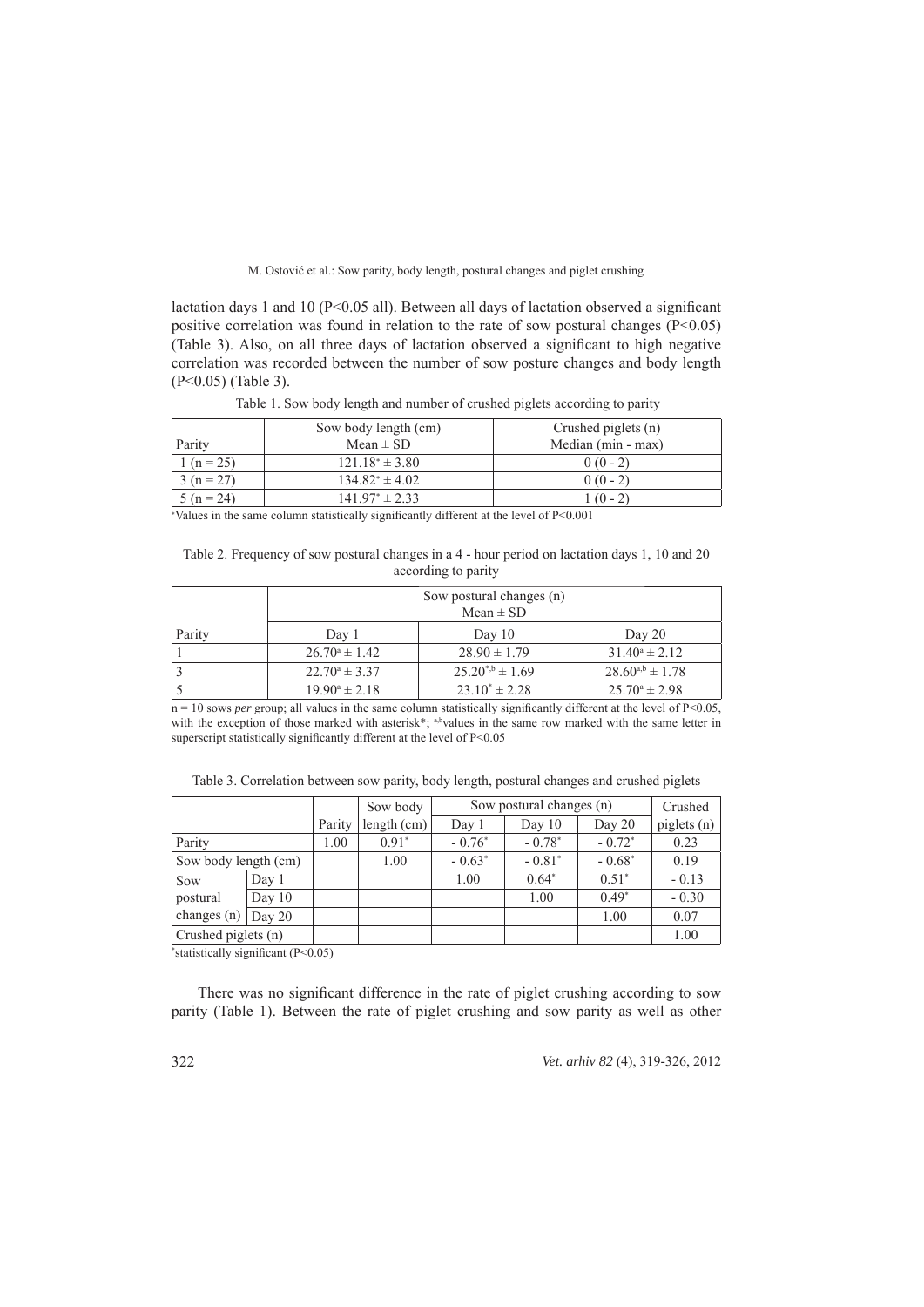investigated parameters, i.e. sow body length and postural changes, no significant correlation was found (Table 3).

### **Discussion**

Spatial restriction and reduced sow mobility in farrowing crates can result in a lack of comfort manifested in restlessness, frequent postural changes, and thus a higher rate of piglet crushing (NOWICKI and SCHWARZ, 2010). Besides the farrowing crate size, the frequency of sow postural changes can also be influenced by the farrowing unit microclimate and type of crate floor (PAVIČIĆ et al., 2006), along with associated pathology, such as shoulder ulcers in sows (HAUSSMANN et al., 1999).

The frequency of postural changes is also parity dependent. Results reported by LI and GONYOU (2007) reveal that it decreases with growing parity. The results of this study are consistent with their report (Tables 2 and 3) and could be ascribed to the increasing sow body length with higher parity (Tables 1 and 3) and to the demonstrated negative correlation between the sow body length and the number of posture changes (Table 3).

The frequency of sow posture changes increases with the duration of lactation (VALROS et al., 2003; TANAKA and KOKETSU, 2007), as also confirmed in our study (Tables 2 and 3). KRSNIK et al. (1997) attribute it to different piglet positions according to age and physiological maturation.

The majority of piglet crushing cases occur within the first few days of birth (CARR, 2006; ALONSO-SPILSBURY et al., 2007). A higher rate of piglet crushing is recorded in multiparity sows due to their larger litter sizes (FRENCH et al., 1979; UREMOVIĆ et al., 2009). According to WEARY et al. (1998), the higher rate of piglet crushing in multiparity sows with larger litter sizes is associated with lower piglet daily gain. For this reason, weaker piglets spend more time close to the sow for suckling, thus being more exposed to possible crushing. In addition, these authors speculate on the higher rate of piglet crushing in multiparity sows to be possibly due to their higher body weight and clumsiness. The greater sow body size, including body length, reduces their physical body control in the spatially restricted farrowing crate, resulting in a higher rate of piglet crushing (LAY et al., 2002). In the present study, there was no significant correlation between the number of crushed piglets and sow body length, as well as parity and postural changes (Table 3) and could be explained by individual differences in the maternal behavior of the sows (WECHSLER and HEGGLIN, 1997).

In conclusion, increasing body length in multiparity sows results in lower frequency of postural changes but does not infl uence the rate of piglet crushing. However, since in commercial production both parity 1 and multiparity sows are housed in farrowing crates of the same dimensions, this husbandry practice could be detrimental for their comfort. Namely, frequent postural changes as well as reduced postural changes may both reflect a

*Vet. arhiv 82* (4), 319-326, 2012 323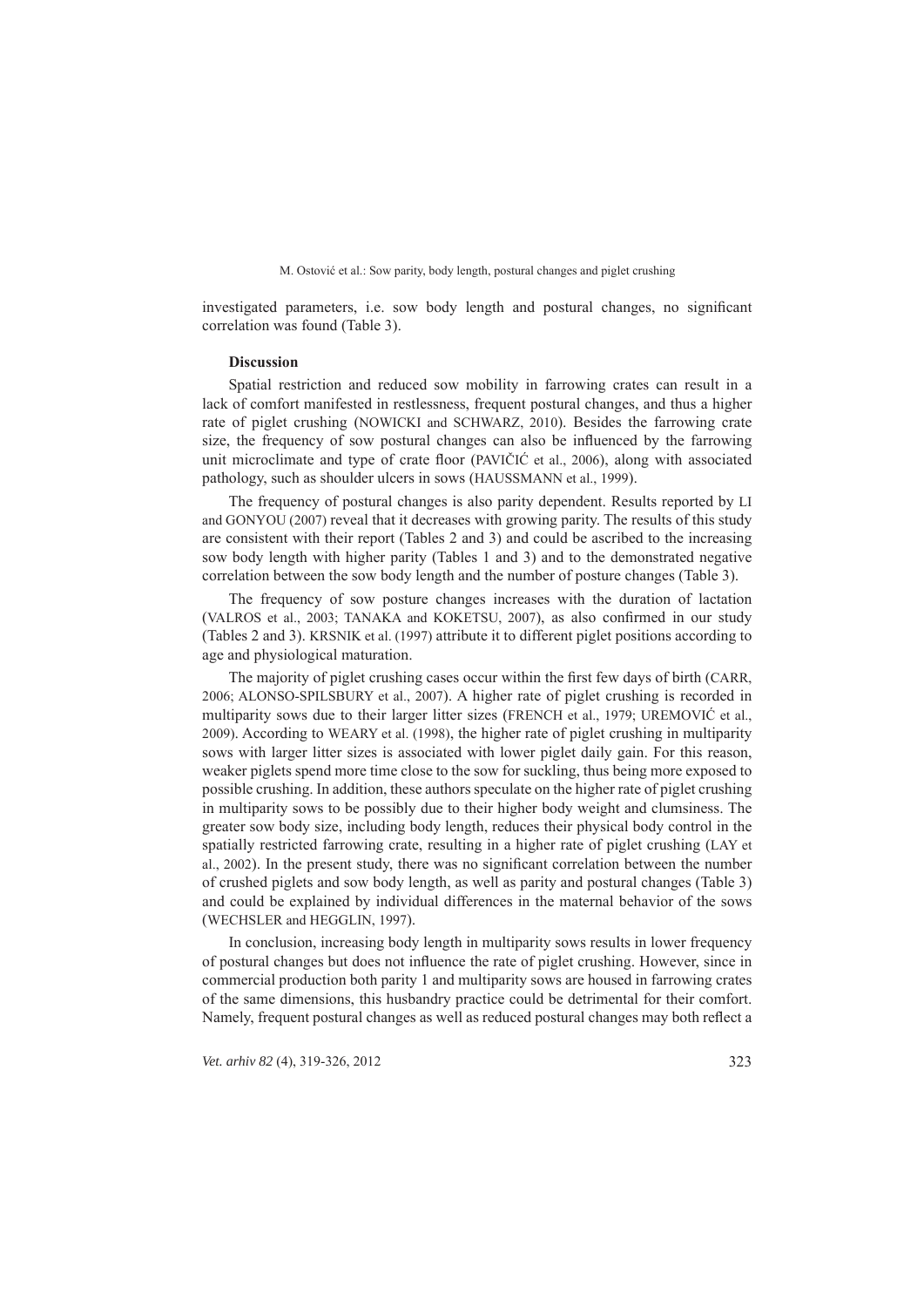lack of comfort in the sows (ANIL et al., 2006). Therefore, sow parity should also be taken in consideration when designing farrowing crates to accommodate the size of the sows and make them more comfortable.

#### **Acknowledgements**

 $\mathcal{L}=\mathcal{L}$ 

Supported by the Ministry of Science, Education and Sports of the Republic of Croatia (grants nos. 053- 0532265-2242 and 053-0532265-2238).

## **References**

- AKOS, K., G. BILKEI (2004): Comparison of the reproductive performance of sows kept outdoors in Croatia with that of sows kept indoors. Livest. Prod. Sci. 85, 293-298.
- ALONSO-SPILSBURY, M., R. RAMÍREZ-NECOECHEA, M. GONZÁLEZ-LOZANO, D. MOTA-ROJAS, M. E. TRUJILLO-ORTEGA (2007): Piglet survival in early lactation: a review. J. Anim. Vet. Adv. 6, 76-86.
- ANIL, L., S. S. ANIL, J. DEEN, S. K. BAIDOO (2006): Cortisol, behavioral responses, and injury scores of sows housed in gestation stalls. J. Swine Health Prod. 14, 196-201.
- CARR, J. (2006): The maintenance of health. In: Whittemore's Science and Practice of Pig Production. 3rd ed., (Whittemore, C. T., I. Kyriazakis, Eds.), Blackwell Publishing Ltd, Oxford, pp. 263-316.
- CURTIS, S. E., R. J. HURST, H. W. GONYOU, D. P. BANE, A. H. JENSEN, A. J. MUEHLING (1989): The physical space requirement of the sow. J. Anim. Sci. 67, 1242-1248.
- DAMM, B. I., B. FORKMAN, L. J. PEDERSEN (2005): Lying down and rolling behaviour in sows in relation to piglet crushing. Appl. Anim. Behav. Sci. 90, 3-20.
- FRENCH, L. R., J. J. RUTLEDGE, N. L. FIRST (1979): Effect of age and parity on litter size in pigs. J. Reprod. Fertil. 57, 59-60.
- GÖTZ, M. (1991): Changes in nursing and suckling behaviour of sows and their piglets in farrowing crates. Appl. Anim. Behav. Sci. 31, 271-275.
- HAUSSMANN, M. F., D. C. LAY, Jr, H. S. BUCHANAN, J. G. HOPPER (1999): Butorphanol tartrate acts to decrease sow activity, which could lead to reduced pig crushing. J. Anim. Sci. 77, 2054-2059.
- JARVIS, S., R. B. D'EATH, K. FUJITA (2005): Consistency of piglet crushing by sows. Anim. Welfare 14, 43-51.
- JOHNSON, A. K., J. N. MARCHANT-FORDE (2009): Welfare of Pigs in the Farrowing Environment. In: The Welfare of Pigs. (Marchant-Forde, J. N., Ed.), Springer Science+Business Media B. V., Dordrecht, pp. 141-188.
- KRSNIK, B., Ž. PAVIČIĆ, R. YAMMINE, I. VRBANAC, T. BALENOVIĆ, V. ZIDAR (1996): Causes of suckling pigs mortality on a large intensive production farm in Croatia. Vet. arhiv 66, 217-226.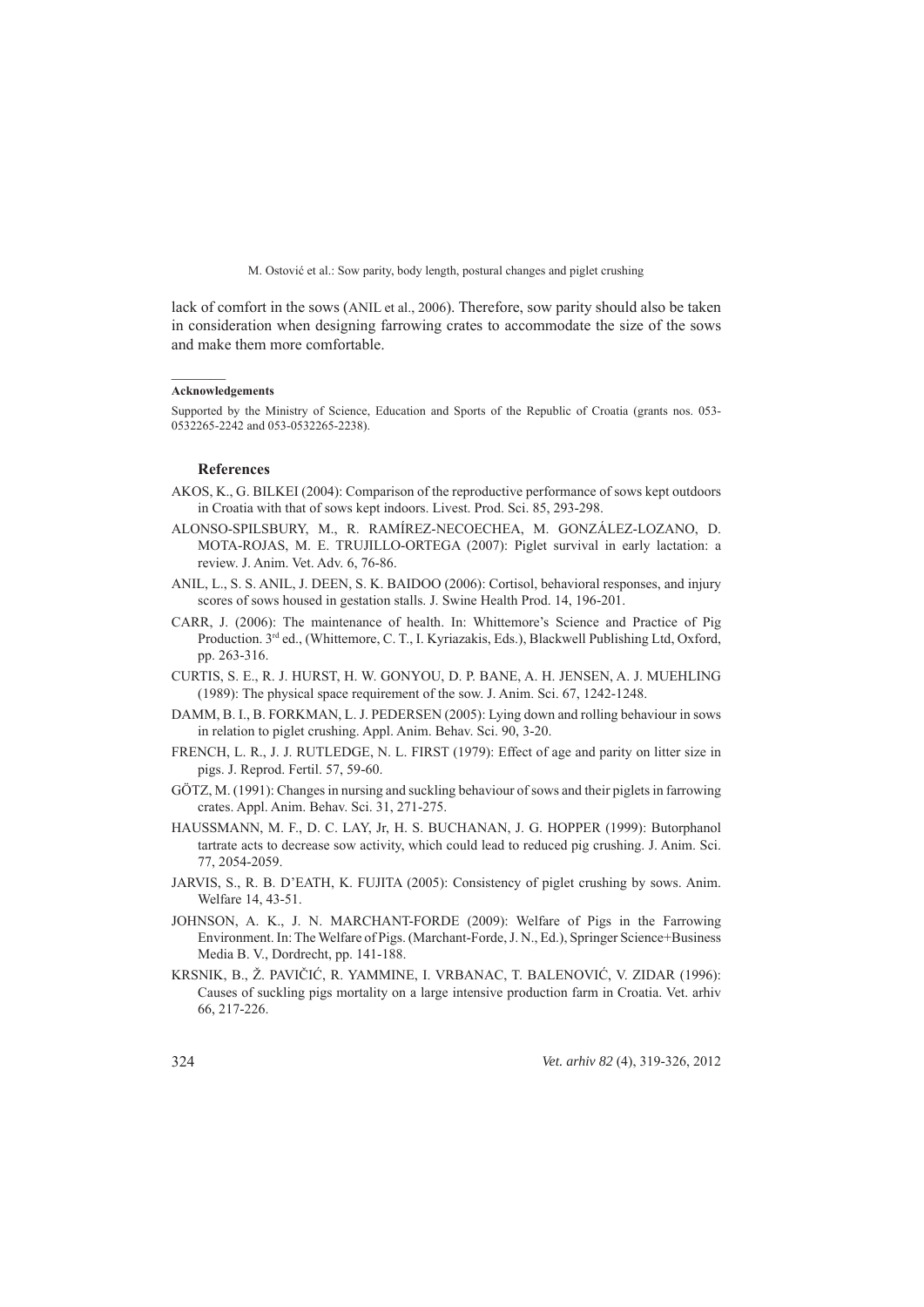- KRSNIK, B., Ž. PAVIČIĆ, R. YAMMINE, T. BALENOVIĆ (1997): Vladanje krmača dvadeseti dan nakon prasenja. Stočarstvo 51, 3-9.
- KUNZ, H. J., E. ERNST (1987): Abgangsursachen bei Ferkeln. Zuchtungskunde 59, 135-145.
- LAY, D. C., Jr, R. L. MATTERI, J. A. CARROLL, T. J. FANGMAN, T. J. SAFRANSKI (2002): Preweaning survival in swine. J. Anim. Sci. 80 (E. Suppl. 1), E74-E86.
- LI, Y. Z., H. W. GONYOU (2007): Effects of stall width and sow size on behaviour of gestating sows. Can. J. Anim. Sci. 87, 129-138.
- LOU, Z., J. F. HURNIK (1994): An ellipsoid farrowing crate: its ergonomical design and effects on pig productivity. J. Anim. Sci. 72, 2610-2616.
- McGLONE, J. J., B. VINES, A. C. RUDINE, P. DUBOIS (2004): The physical size of gestating sows. J. Anim. Sci. 82, 2421-2427.
- MILLS, D. S., J. N. MARCHANT-FORDE, P. D. McGREEVY, D. B. MORTON, C. J. NICOL, C. J. C. PHILLIPS, P. SANDØE, R. R. SWAISGOOD (2010): The Encyclopedia of Applied Animal Behaviour and Welfare. CAB International 2010, Wallingford, pp. 250-251.
- NOWICKI, J., T. SCHWARZ (2010): Maternal responsiveness of sows housed in two farrowing environments measured in behavioural tests. Ann. Anim. Sci. 10, 179-186.
- O'CONNELL, M. K., P. B. LYNCH, S. BERTHOLOT, F. VERLAIT, P. G. LAWLOR (2007): Measuring changes in physical size and predicting weight of sows during gestation. Animal 1, 1335-1343.
- OSTOVIĆ, M., Ž. PAVIČIĆ, A. TOFANT, T. BALENOVIĆ, A. EKERT KABALIN, S. MENČIK, B. ANTUNOVIĆ, F. MARKOVIĆ (2010): Teat sanitation in lactating sows. Acta Vet.-Beograd 60, 249**-**256.
- PAVIČIĆ, Ž., T. BALENOVIĆ, M. BALENOVIĆ, M. POPOVIĆ, K. VLAHOVIĆ, H. VALPOTIĆ (2006): Einfluss der Haltungsart und des Mikroklimas im Abferkelstall auf die Häufigkeit der Lageveränderungen der Muttersau und auf die Ferkelverluste durch Erdrücken. Tierärztl. Umschau 61, 68-76.
- PUPPE, B., M.-C. MEUNIER-SALAÜN, W. OTTEN, P. ORGEUR (2008): The welfare of piglets. In: Welfare of Pigs: from Birth to Slaughter. (Faucitano, L., A. L. Schaefer, Eds.), Wageningen Academic Publishers, The Netherlands & Éditions Quæ, Versailles, France, pp. 97-132.
- SOFTIĆ, A., V. KATICA, V. ŠAKIĆ (2004): Opis i ocjena eksterijera domaćih životinja. Veterinarski fakultet Sarajevo.
- TANAKA, Y., Y. KOKETSU (2007): A field study of the associations between behaviors and reproductive performance in lactating sows. J. Vet. Med. Sci. 69, 1229-1233.
- UREMOVIĆ, M., Z. LUKOVIĆ, D. ŠKORPUT, Ž. MAHNET (2009): Litter size of pigs at large scale farms in Croatia. Proceedings of the  $44<sup>th</sup>$  Croatian &  $4<sup>th</sup>$  International Symposium on Agriculture, 16-20 February, Opatija, Croatia, pp. 240-241.
- VALROS, A., M. RUNDGREN, M. ŠPINKA, H. SALONIEMI, B. ALGERS (2003): Sow activity level, frequency of standing-to-lying posture changes and anti-crushing behaviour within

*Vet. arhiv 82* (4), 319-326, 2012 325